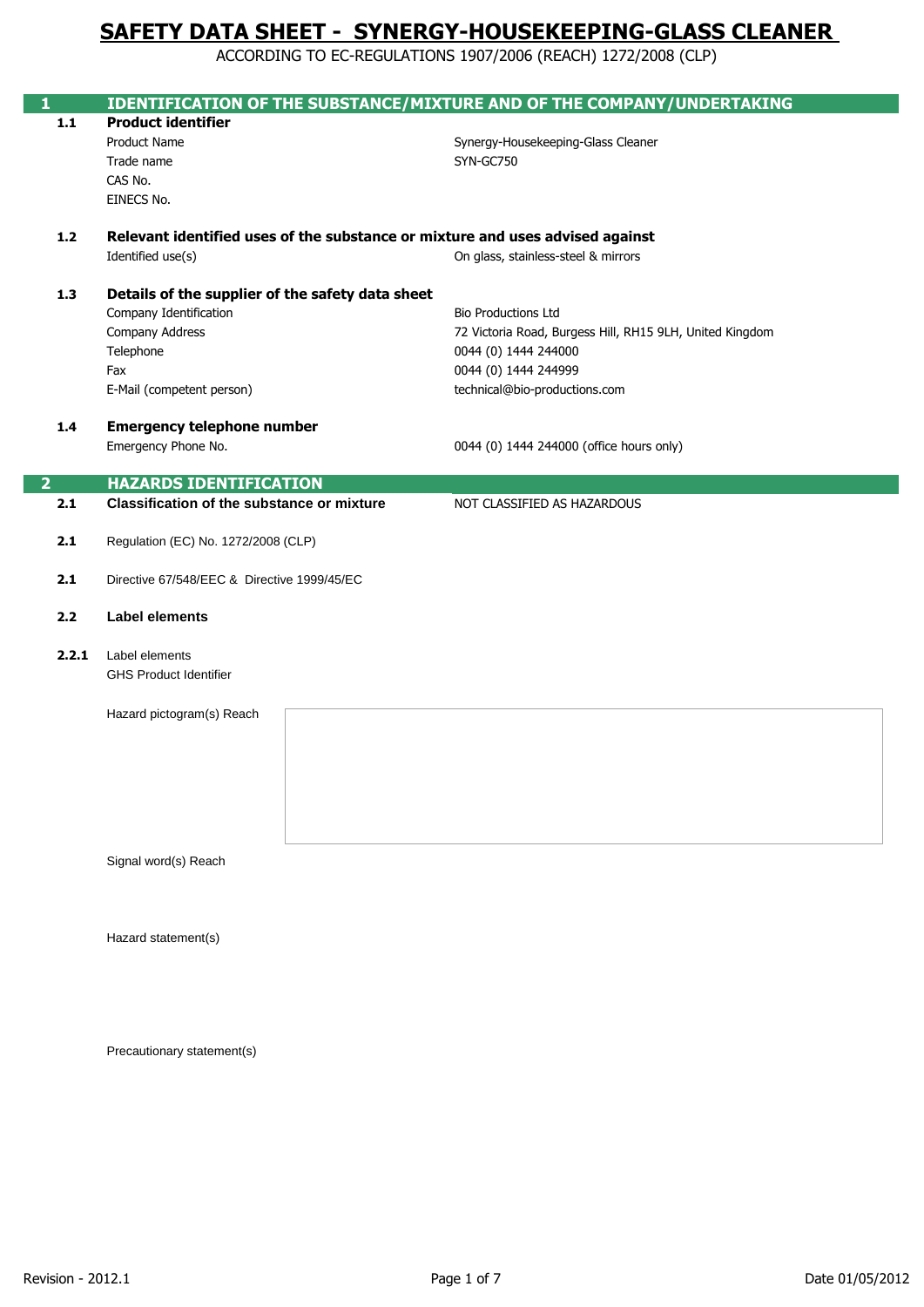ACCORDING TO EC-REGULATIONS 1907/2006 (REACH) 1272/2008 (CLP)

# **3 COMPOSITION/INFORMATION ON INGREDIENTS**

# **3.1 Substances**

| <b>Hazardous</b><br>Ingredient(s):     | <b>EINECS</b><br>No | CAS<br><b>NUMBER</b> | %W/W | <b>SYMBOL</b> | <b>RISK PHRASES</b> |
|----------------------------------------|---------------------|----------------------|------|---------------|---------------------|
| 1-Methoxy-2-Propanol 203-539-          | 1                   | 107-98-2             | < 5  |               | R10 & R67           |
| Alkyl dimethyl betaine   266-368-      | 1                   | 66455-29-6           | < 5  | Xi            | R38 & R41           |
|                                        |                     |                      |      |               |                     |
|                                        |                     |                      |      |               |                     |
|                                        |                     |                      |      |               |                     |
| <b>Non Hazardous</b><br>Ingredient(s): | <b>EINECS</b><br>No | CAS<br><b>NUMBER</b> | %W/W | <b>SYMBOL</b> | <b>RISK PHRASES</b> |
|                                        |                     |                      |      |               |                     |

### **4 FIRST AID MEASURES**

| 4.1 | Description of first aid measures (Symptoms) |                                                                         |
|-----|----------------------------------------------|-------------------------------------------------------------------------|
|     | Inhalation                                   | Mist may cause irritation to the respiratory tract.                     |
|     | <b>Skin Contact</b>                          | May cause slight irritation                                             |
|     | Eye Contact                                  | May cause irritation                                                    |
|     | Ingestion                                    | May cause irritation to the mouth, throat and digestive tract           |
|     | Additional Information                       | Symptomatic treatment.                                                  |
| 4.2 | Description of first aid measures (Actions)  |                                                                         |
|     | Inhalation                                   | If affected, remove to fresh air, keep warm and at rest. Obtain         |
|     |                                              | medical attention in severe cases.                                      |
|     | <b>Skin Contact</b>                          | Immediately remove all contaminated clothing. Wash skin with soap and   |
|     |                                              | cold water. In severe cases obtain medical help.                        |
|     | Eye Contact                                  | In case of contact, rinse immediately with plenty of water for at least |
|     |                                              | 10-15 minutes. Obtain medical attention if irritation persists          |
|     | Ingestion:                                   | Do not give anything by mouth to an unconscious person. Wash out        |

mouth with water and give copious amounts of water to drink. Do not

Full protective equipment including self-contained respiratory protection

induce vomiting. Obtain medical advice if patient unwell.

Always launder contaminated clothing before re-use

Water spray, foam, sand, dry powder, or CO2

In combustion emits toxic fumes.

Product NOT flammable

Additional Information

**5 FIRE-FIGHTING MEASURES**

- **5.1 Extinguishing media** Suitable Extinguishing Media
- **5.2 Special hazards arising from the**  Substance or mixture Exposure hazards
- **5.3 Advice for fire-fighters** Special protective equipment for fire fighters

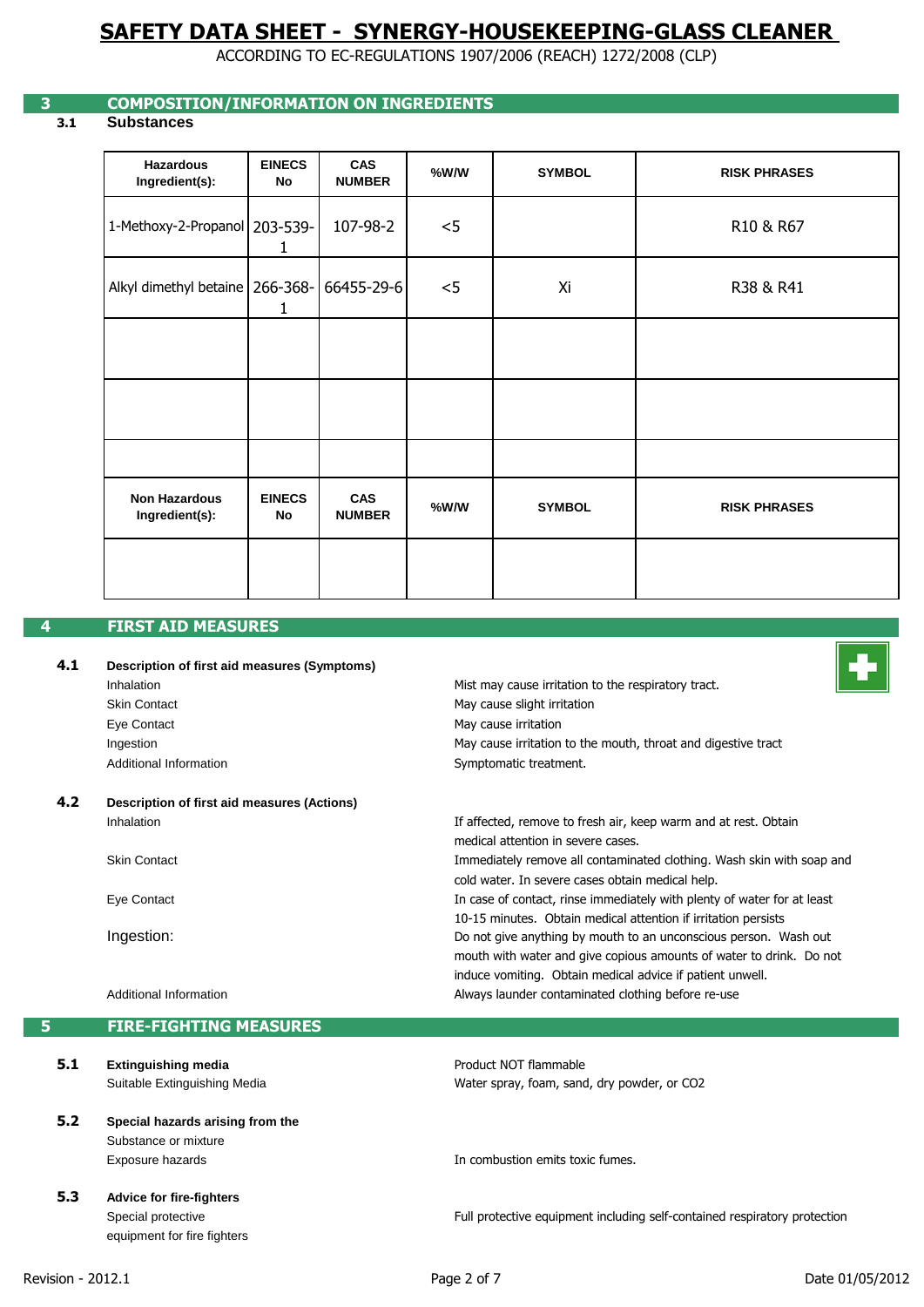ACCORDING TO EC-REGULATIONS 1907/2006 (REACH) 1272/2008 (CLP)

authority regulations

| 6   | <b>ACCIDENTAL RELEASE MEASURES</b>         |                                                                             |
|-----|--------------------------------------------|-----------------------------------------------------------------------------|
| 6.1 | Personal precautions, protective equipment | Mark out the contaminated area with signs and prevent access to             |
|     | and emergency procedures                   | unauthorised personnel. Do not attempt to take action without               |
|     |                                            | suitable protective clothing - see section 8 of SDS                         |
| 6.2 | <b>Environmental precautions</b>           | Do not discharge into drains or rivers. Contain the spillage using bunding. |
| 6.3 | Methods and material for containment       | Small spills can be handled with a mop and water. Large spills              |
|     | and cleaning up                            | should be contained with sawdust and disposed of under local                |

- **6.4 Reference to other sections**
- **6.5 Additional Information**

# **7 HANDLING AND STORAGE**

| 7.1 | Precautions for safe handling                                   | Avoid eye contact and skin contact                                                                                                         |
|-----|-----------------------------------------------------------------|--------------------------------------------------------------------------------------------------------------------------------------------|
| 7.2 | Conditions for safe storage, including<br>any incompatibilities | Keep in original containers                                                                                                                |
| 7.3 | Suitable packagine                                              |                                                                                                                                            |
| 7.3 | Specific end use(s)                                             | Keep tightly closed when not in use<br>Do not store below 5°C or above 30°C<br>Store away from sparks, naked flames or sources of ignition |

# **8 EXPOSURE CONTROLS / PERSONAL PROTECTION**

### **8.1 Control Parameters**

Hazardous Ingredients

NO OCCUPATIONAL LIMIT ASSIGNED

| Workplace exposure limits |            | Respirable dust |            |             |
|---------------------------|------------|-----------------|------------|-------------|
| <b>State</b>              | 8 hour TWA | 15 min STEL     | 8 hour TWA | 15 min Stel |
|                           |            |                 |            |             |
|                           |            |                 |            |             |
|                           |            |                 |            |             |
|                           |            |                 |            |             |

#### **8.2 Exposure Controls**

Engineering measures

Respiratory Protection Hand Protection Eye Protection Skin Protection Not necessary under normal use. Gloves Wear safety goggles Wear suitable protective overalls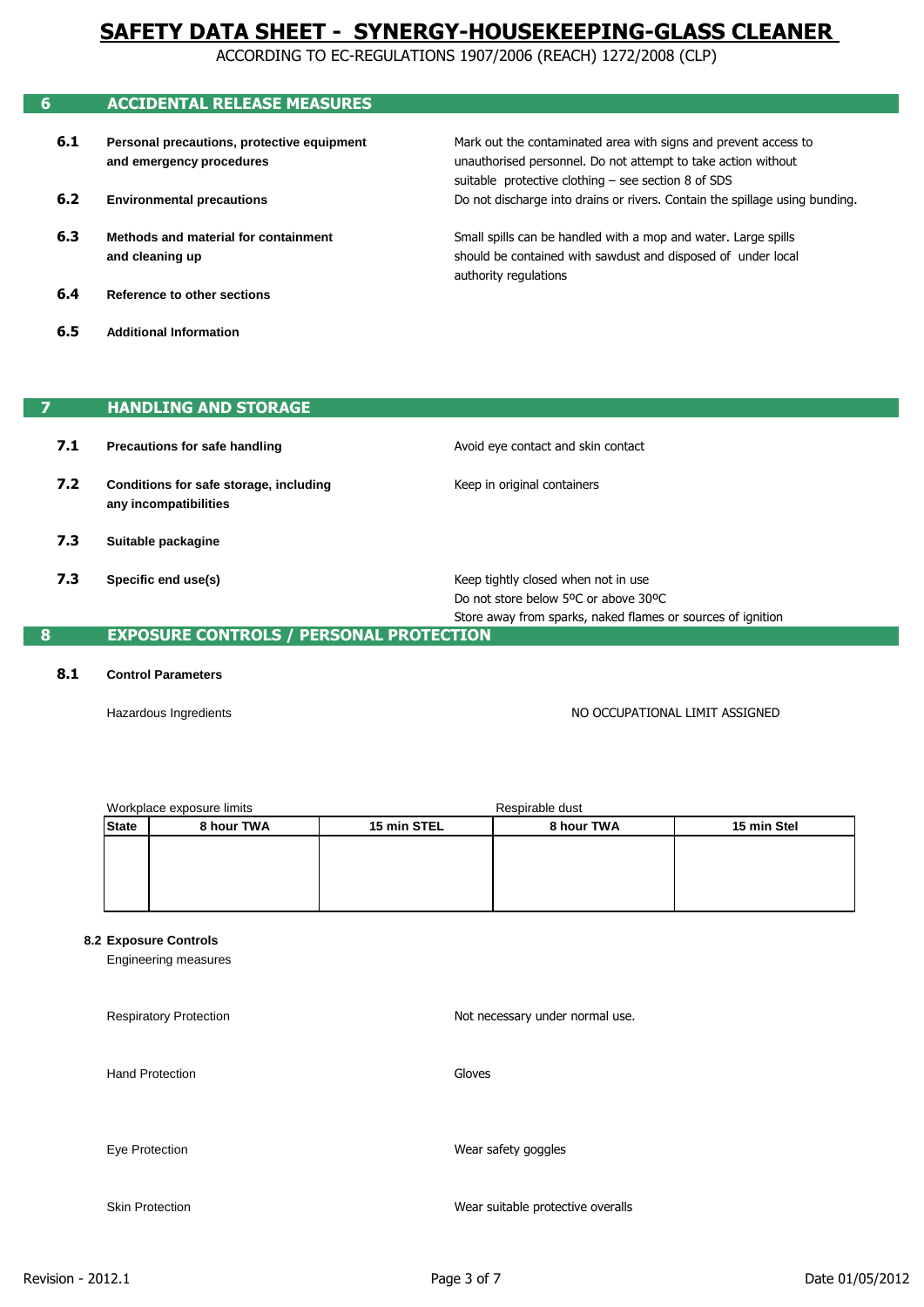ACCORDING TO EC-REGULATIONS 1907/2006 (REACH) 1272/2008 (CLP)

# **9 PHYSICAL AND CHEMICAL PROPERTIES**

#### **9.1 Information on the basic physical and chemical properties**

| Form:                         | Liquid             |
|-------------------------------|--------------------|
| Odour:                        | Marine             |
| Colour:                       | Blue               |
| Viscosity:                    | Not available      |
| pH (Value):                   | 8-9 approx         |
| Density (g/ml):               | 0.996 approx       |
| <b>Boiling Point:</b>         | Not available      |
| Flash Point:                  | Not available      |
| Melting Point:                | Not available      |
| Pour Point (Deg C):           | <0 degrees celcius |
| Auto Ignition Temp.           | Not available      |
| Vapour Pressures:             | Not available      |
| Solubility (water):           | Miscrible          |
| Solubility (other):           | Not available      |
| <b>Partition Coefficient:</b> | Not Applicable     |
| Flammable Limits:             | Not Applicable     |
| Oxidising Props.              | None               |
|                               |                    |

#### **9.2 Other information**

# **10 STABILITY AND REACTIVITY**

#### **10.1 Reactivity**

**10.2 Chemical Stability**

 **10.3 Possibility of hazardous reactions**

**10.4 Conditions to avoid**

**10.5 Incompatible materials**

**10.6 Hazardous decompostion products**

Extremes of temperature

Stable under normal conditions

Strong oxidising/reducing agents

Burning produces Oxides of Carbon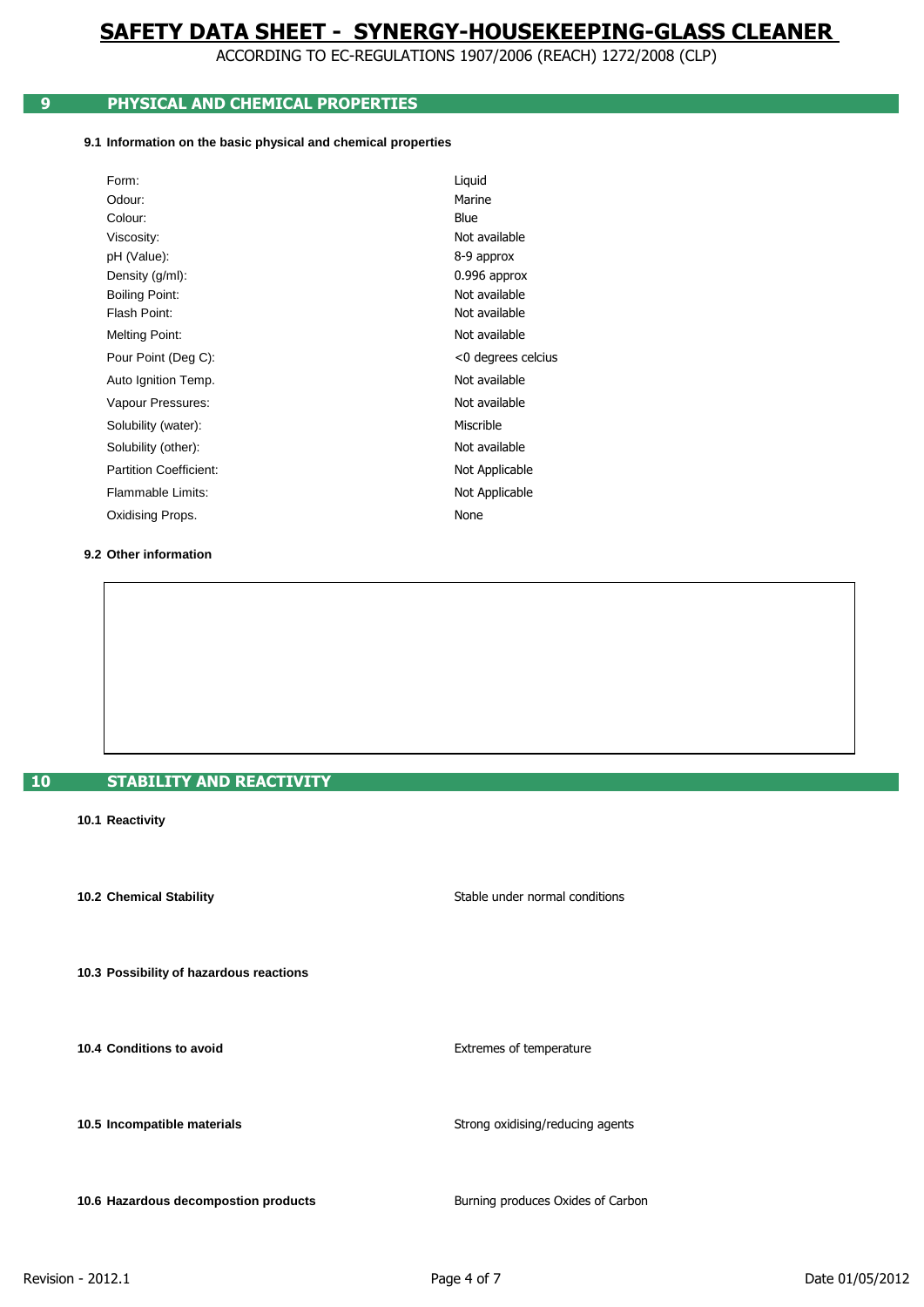ACCORDING TO EC-REGULATIONS 1907/2006 (REACH) 1272/2008 (CLP)

# **11 TOXICOLOGICAL INFORMATION**

### **11.1 Information on toxicological effects**

#### **Toxicity values**

| Route | <b>Species</b> | Test | Value | <b>Units</b> |
|-------|----------------|------|-------|--------------|
|       |                |      |       |              |
|       |                |      |       |              |
|       |                |      |       |              |
|       |                |      |       |              |

#### **Relevant effects for mixture**

| Effect | Route | <b>Basis</b> |
|--------|-------|--------------|
|        |       |              |
|        |       |              |
|        |       |              |

#### **11.2 Symptoms / Routes of exposure**

| Skin contact | May cause irritation to skin with prolonged contact.                                              |
|--------------|---------------------------------------------------------------------------------------------------|
| Eye Contact  | Can cause irritation                                                                              |
| Ingestion    | indy cause innuation to the mouth, throat and digestive tract. May also                           |
| Inhalation   | cause nausea.<br>Mist may irritate the respiratory system. Vapours may cause drowsiness and dizzi |

# **12 ECOLOGICAL INFORMATION**

#### **12.1 Toxicity**

#### **Eco Toxicity values**

| <b>Species</b> | <b>Test</b> | Value | <b>Units</b> |
|----------------|-------------|-------|--------------|
|                |             |       |              |
|                |             |       |              |

#### **12.2 Persistence and degradability**

authorities of the Member States and will be made available to them, at their Readily absorbed into soil No bioaccumulation potential. direct request or at the request of a detergent manufacturer. The surfactant(s) used in this preparation comply(ies) with the biodegradability criteria as laid down in Regulation (EC) No 648/2004 on detergents. Data to support this assertion are held at the disposal of the competent

**12.3 Bioaccumulative potential**

**12.4 Mobility in soil**

**12.5 Results of PBT and vPvB assessment**

**12.6 Other Adverse Effects**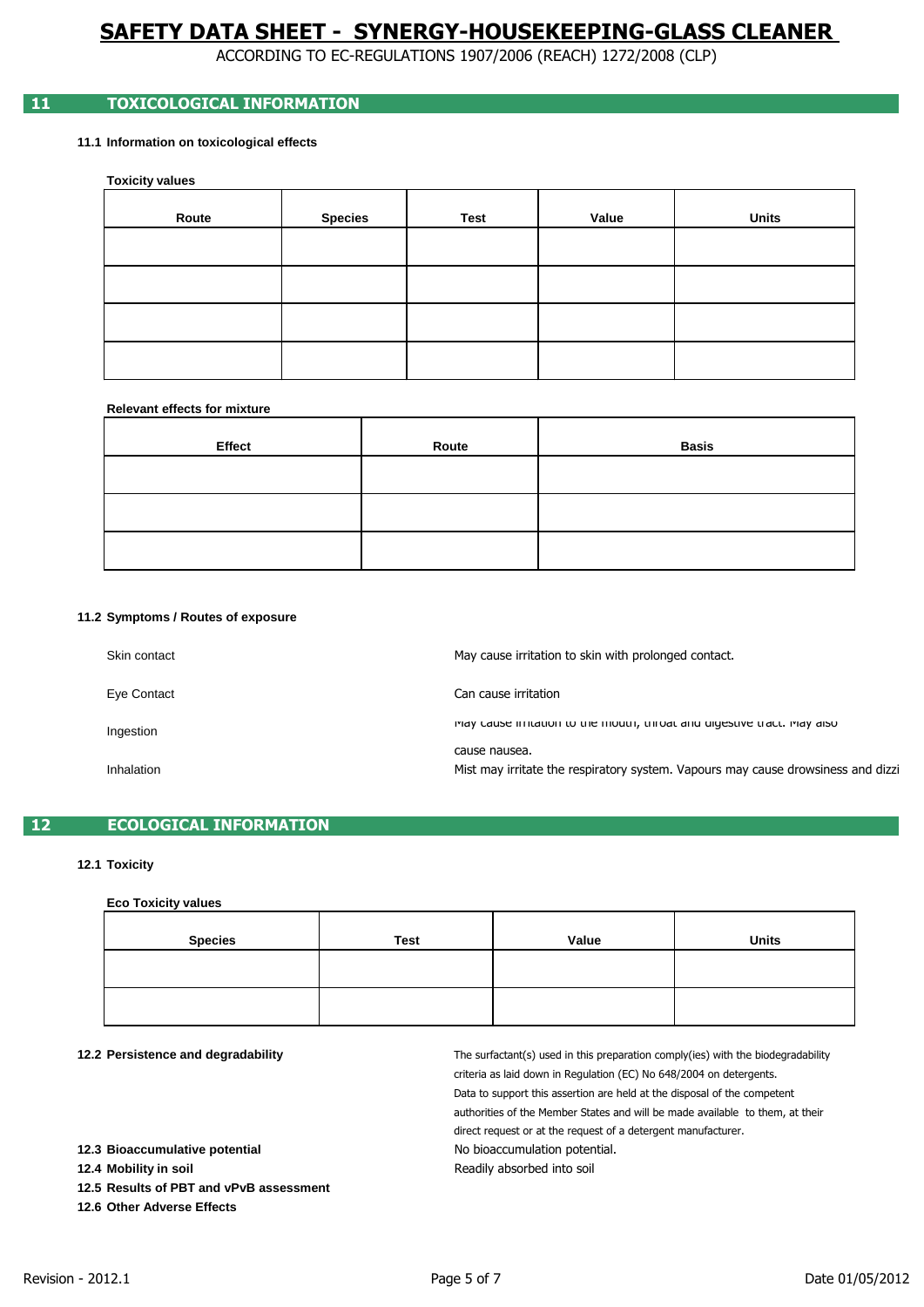ACCORDING TO EC-REGULATIONS 1907/2006 (REACH) 1272/2008 (CLP)

# **13 DISPOSAL CONSIDERATIONS**

#### **13.1 Waste treatment methods**

| Disposal operations   | Dispose of in accordance with Local Authority Guidelines and Regulations |
|-----------------------|--------------------------------------------------------------------------|
| Disposal of packaging | Dispose of in accordance with Local Authority Guidelines and Regulations |

**NB: The users attention is drawn to the possible existance of regional or national regulations regarding disposal**

## **14 TRANSPORT INFORMATION**

### **14.1 UN Number**

**14.2 UN Proper shipping name**

#### **14.3 Transport hazard class(es)**

| <b>ARD/RID</b> |   | Class                |
|----------------|---|----------------------|
| <b>IMDG</b>    |   | Proper shipping name |
| IATA           | ٠ | Proper shipping name |

#### **14.4 Packing Group**

#### **14.5 Environmental hazards**

Environmental hazardous

Marine pollutant

No

**14.6 Special precautions for user**

### **15 REGULATORY INFORMATION**

| this preparation was classified in compliance<br>with the following directions and regulations<br>15.1 Hazardous Ingredients |                                                                                                                                                                                                                                                                                                                                                                              | Regulation (EC) No 1907/2006 of the European Parliament and of the<br>council of 18 December 2006 concerning the Registration, Evaluation,<br>Authorisation and Restriction of Chemicals (REACH) and amendments<br>thereof up to and including Regulation (EU) No 453/2010.<br>Regulation (EC) No 1272 of the European Parliament and of the Council<br>of 16 December 2008 on classification, labelling and packaging of<br>substances and mixtures.<br>1-METHOXY-2-PROPANOL |
|------------------------------------------------------------------------------------------------------------------------------|------------------------------------------------------------------------------------------------------------------------------------------------------------------------------------------------------------------------------------------------------------------------------------------------------------------------------------------------------------------------------|-------------------------------------------------------------------------------------------------------------------------------------------------------------------------------------------------------------------------------------------------------------------------------------------------------------------------------------------------------------------------------------------------------------------------------------------------------------------------------|
| <b>Hazard symbol</b>                                                                                                         |                                                                                                                                                                                                                                                                                                                                                                              |                                                                                                                                                                                                                                                                                                                                                                                                                                                                               |
| <b>EEC</b> classification                                                                                                    |                                                                                                                                                                                                                                                                                                                                                                              |                                                                                                                                                                                                                                                                                                                                                                                                                                                                               |
| other provisions                                                                                                             | The regulatory information given above only indicates the principal regulations specifically applicable<br>to the product described in this safety data sheet. The user's attention is drawn to the possible<br>existence of additional provisions which complete these regulations. Refer to all applicable national,<br>international and local regulations or provisions. |                                                                                                                                                                                                                                                                                                                                                                                                                                                                               |